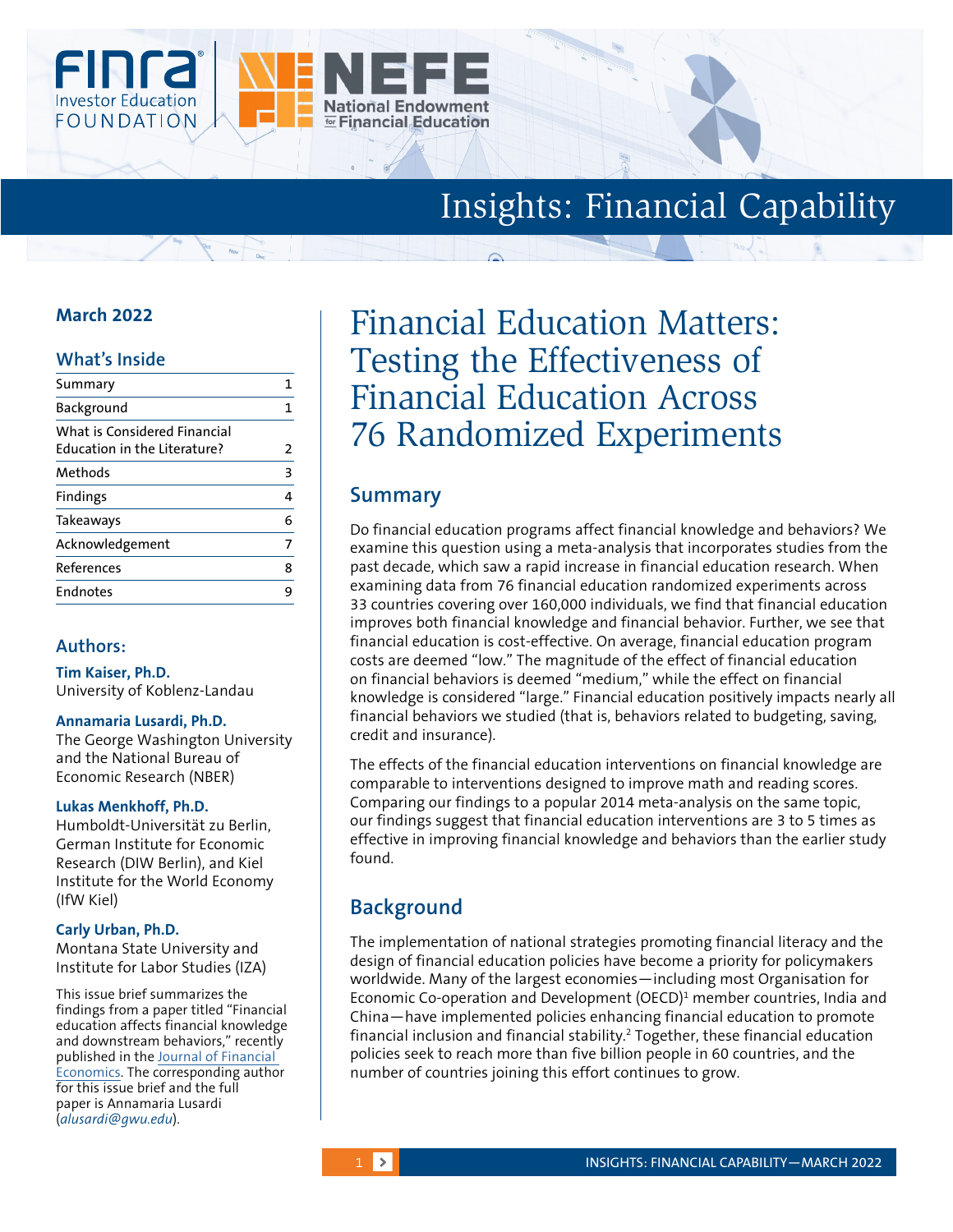<span id="page-1-0"></span>Despite the many initiatives to foster financial literacy, the effectiveness of financial education is still debated. Much of this debate stems from the findings of a 2014 meta-analysis that examined 13 experimental evaluations and showed muted effects of financial education on financial behaviors.<sup>3</sup> However, Figure 1 shows that since 2014, research in the financial education field has grown rapidly. Thus, our study takes stock of the recent empirical evidence documented in randomized experiments and provides an updated and more robust analysis of the existing work. We study 76 financial education experiments across 33 countries to ask: Does financial education affect financial knowledge and/or financial behaviors?



**Figure 1: Number of journal articles on financial literacy in the Web of Science per year** 

Notes: Number of journal articles within the social science citation index (Web of Science) that include the term "financial literacy"in the title or the abstract.

## **What is Considered Financial Education in the Literature?**

While financial education is often considered one classification of intervention, the variety of programs classifying themselves as financial education programs is vast. Programs vary in duration, intensity and populations served, and also the interventions themselves. Below are some non-exhaustive examples of interventions studied in the papers comprising this meta-analysis.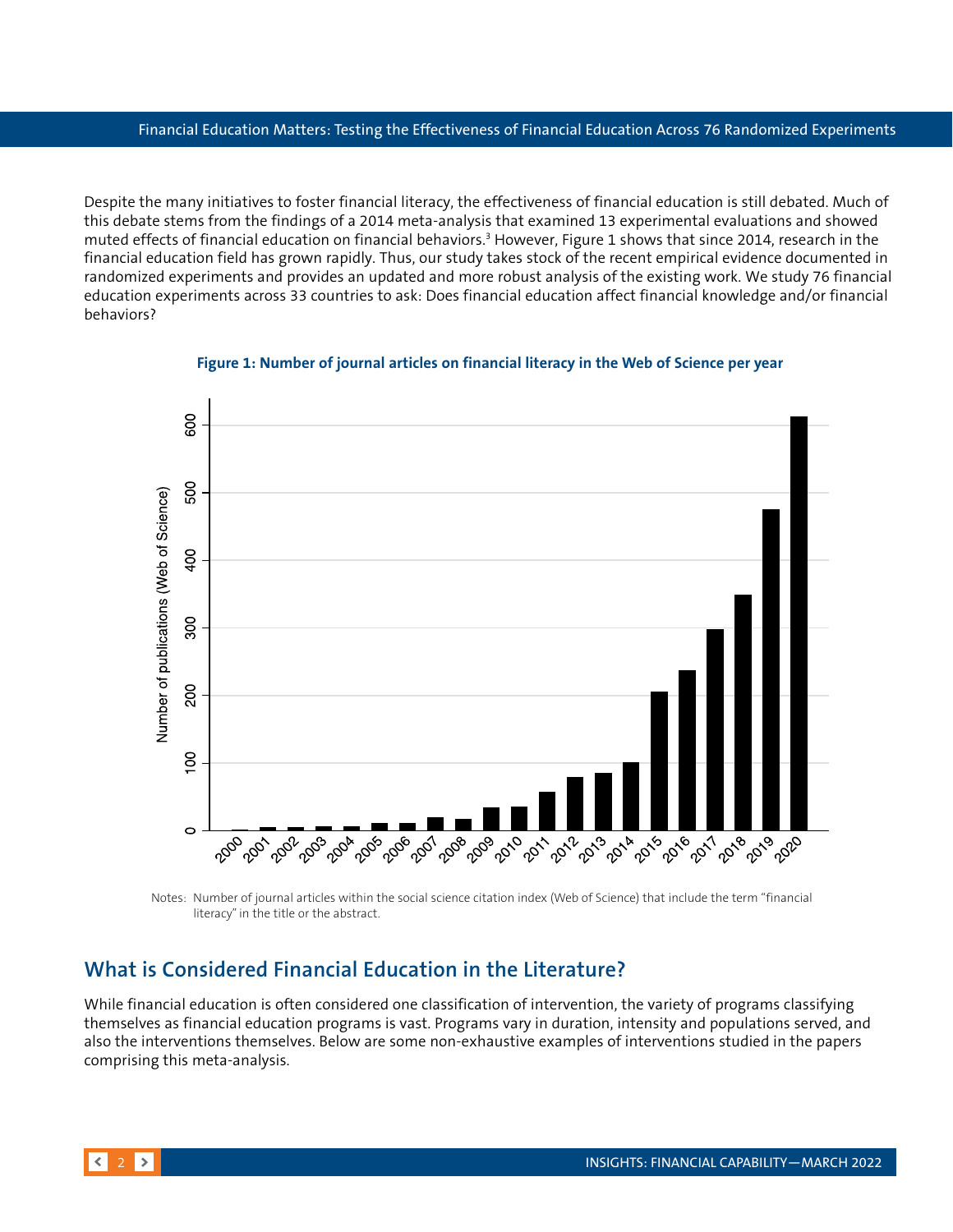<span id="page-2-0"></span>

| Examples of interventions in school and the workplace                              | <b>Examples of interventions in other settings</b>                               |
|------------------------------------------------------------------------------------|----------------------------------------------------------------------------------|
| $\blacktriangleright$ Workplace financial education via benefit fairs <sup>4</sup> | $\blacktriangleright$ Local experts answering questions and providing            |
| Personal finance coursework in schools <sup>5</sup>                                | financial information to individuals <sup>9</sup>                                |
| $\triangleright$ One-on-one financial coaching <sup>6</sup>                        | $\blacktriangleright$ A workshop shaping financial education around              |
| Educative nudges" that provide information <sup>7</sup>                            | motivational content <sup>10</sup>                                               |
| ► Classroom use of The Stock Market Game <sup>TM8</sup>                            | $\blacktriangleright$ Financial education on mainstream television <sup>11</sup> |

These examples of financial education highlight the differences that exist across programs. In addition to the interventions themselves, study populations vary in age, socioeconomic status and other attributes. In the studies under examination, the design of financial education programs addressed the variety of financial challenges different populations experienced.

Though interventions are diverse, this study aggregates all financial education interventions together. This practice is common in other fields to estimate a general effect size. Estimating this effect allows researchers to know how the broad intervention—financial education in this case—compares to other possible policy levers. This way, policymakers do not rely on only a few studies in making decisions but an entire body of evidence. Of course, policymakers can always use specific papers to inform policy decisions that make sense for a population of interest (*e.g.*, age group, country). A meta-analysis takes a 10,000-foot view of the literature.

# **Methods**

A meta-analysis is a statistical tool that aggregates the results of many different studies on a particular topic to summarize a body of research. In this case, we use a meta-analysis to examine the overall effectiveness of existing financial education interventions. To ensure studies of poor quality do not influence our results, we restrict the analysis to randomized controlled trials (RCTs), a study design that allows a causal interpretation by randomly assigning participants into either an experimental group or a control group. RCTs are often considered the gold standard of causal research designs.12

We make two changes to the original meta-analysis by Fernandes et al. (2014) to determine the average effect of financial education on financial knowledge and behaviors across many studies.13

- $\triangleright$  We increased the studies included in the meta-analysis from 13 to 76 randomized experiments. These 76 experiments cover more than 160,000 individuals in 33 countries.
- $\blacktriangleright$  In addition to using the models Fernandes and colleagues used, we also consider differences across programs. Simply stated, using a more sophisticated model, we do not assume that a brochure and a six-month class should have the same effect size.

In this brief, we report three estimates: (A) for comparative purposes, we report the initial estimates Fernandes et al. (2014) documented; (B) the estimates with our updated data and the original model from Fernandes et al. (2014); and (C) the estimates with our updated data and a model that accounts for differences across programs.

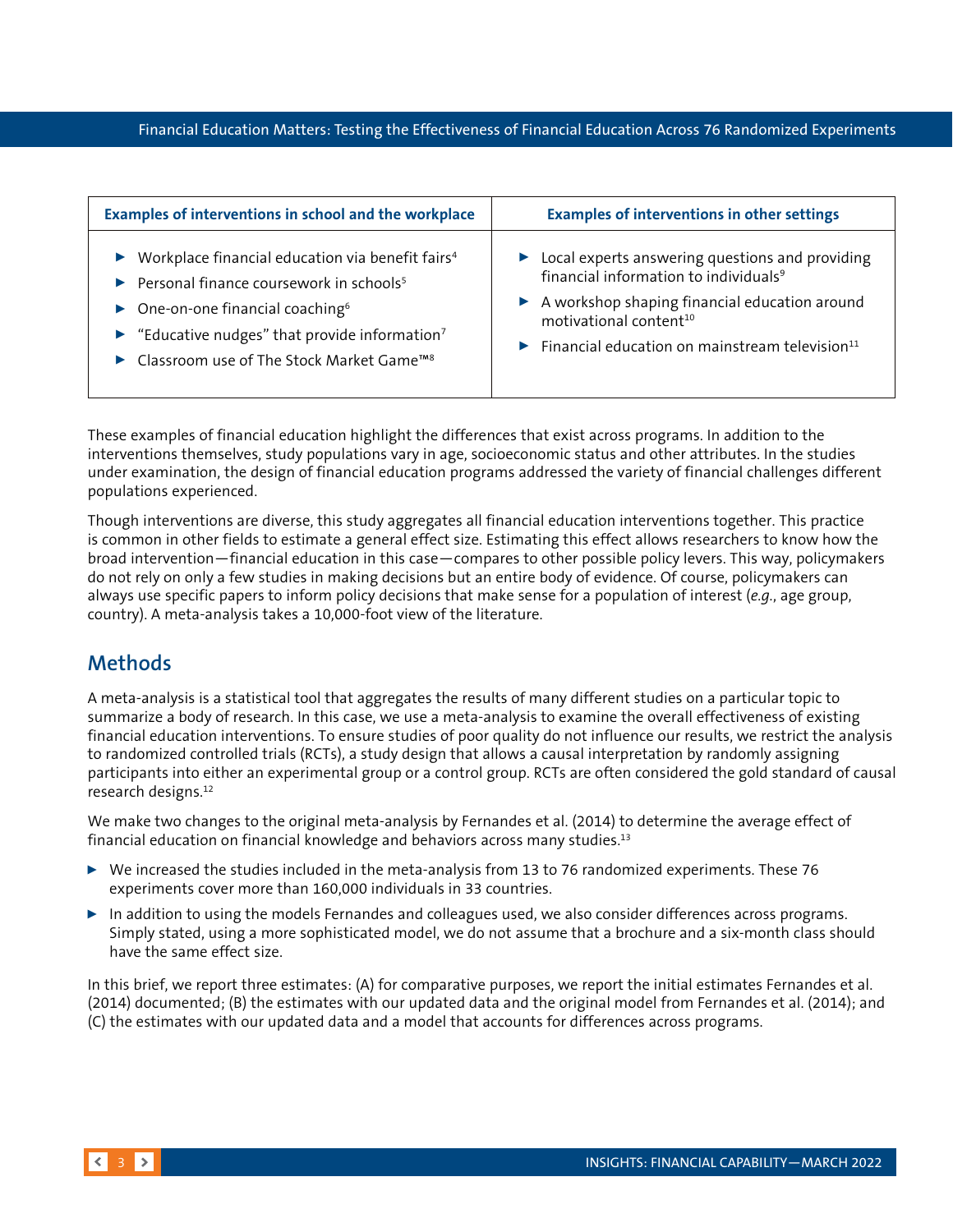# <span id="page-3-0"></span>**Findings**

The findings from our meta-analysis are clear-cut: Financial education improves financial knowledge and financial behaviors. The magnitude of effects on knowledge are comparable to documented educational interventions in math and reading.14

### **Overall Effectiveness of Financial Education**

For every experiment in our sample, we rescale the results to effect size units that measure the change in outcomes due to the financial education program in standard deviations—a measure that reflects effect size relative to how much the outcome varies across the individuals in the study sample. Figure 2 shows the estimates of the effects of financial education on financial behaviors, measured in standard deviation—or relative effect size—units. We further report the 95 percent confidence interval—a range of estimates where the effects are unlikely to come about due to chance. Using the same methods that Fernandes et al. (2014) employed but on our larger sample of studies, we find the effect of financial education on financial behaviors is more than three times larger than the original study's estimate (comparing Estimate A and Estimate B in Figure 2). Further, when we account for the fact that programs are unlikely to all have the same magnitude of effect (as is common practice in meta-analyses across fields), our effects are more than five times as large as those in the original study (comparing Estimate A and Estimate C in Figure 2).



#### **Figure 2: Effects of financial education on financial behaviors across models**

Notes: This figure depicts the effect of financial education on financial behaviors depicted in standard deviation units along with their respective margins of error. Estimate A is the effect obtained directly from Fernandes et al. (2014). Estimate B uses our new data (all studies completed before January 2019) and the estimation method employed by Fernandes et al. (2014). Estimate C uses our new data and a new estimation method that allows for differences across programs more appropriate for meta-analysis.

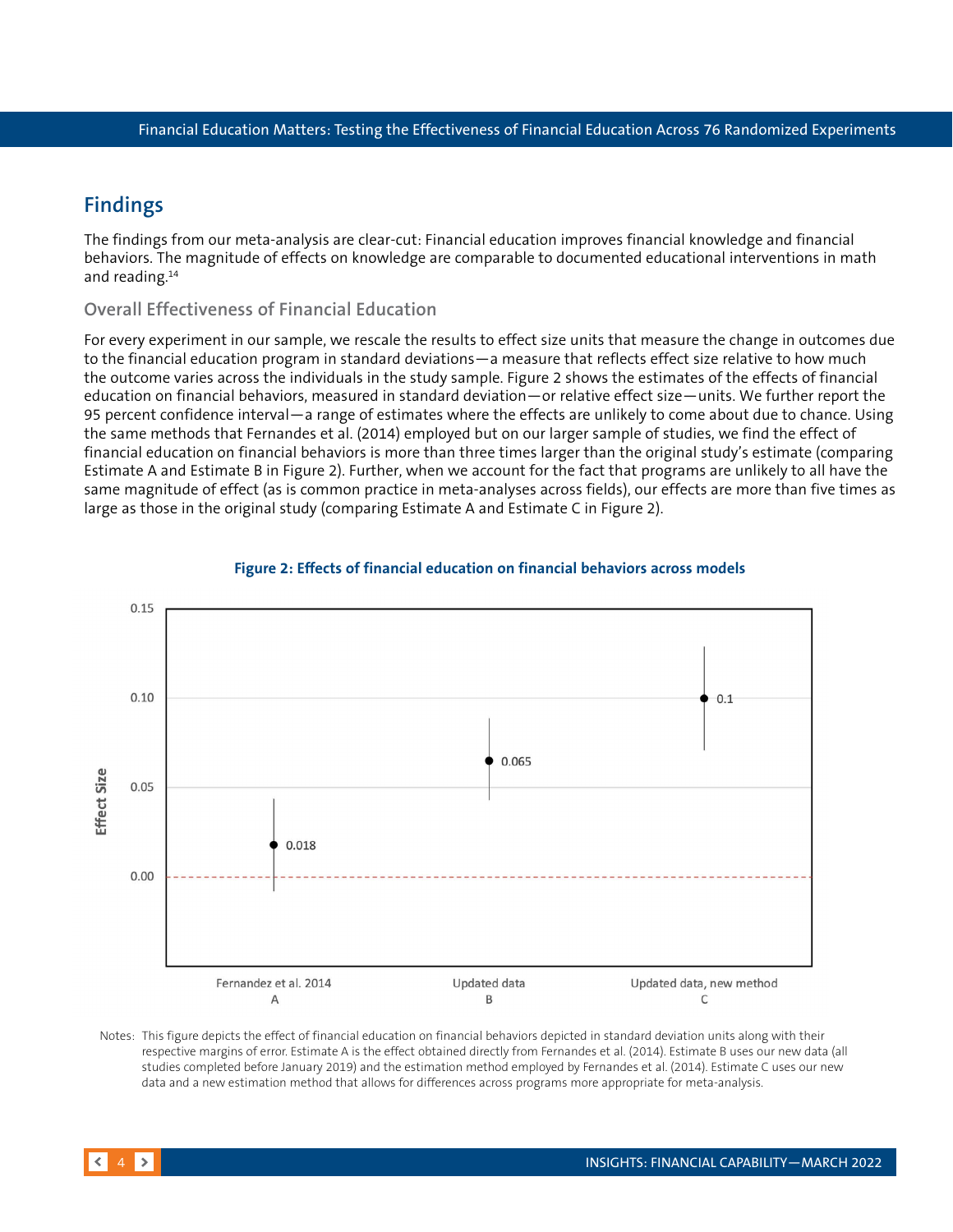#### **Financial Education Effect on Specific Financial Behaviors**

Is financial education more effective in changing some outcomes than others? Our research finds that the effects are largest on financial knowledge, though we find positive effects across nearly all financial behaviors we study (Figure 3). Financial education improves behaviors related to budgeting, saving and credit. The evidence regarding the effects of insurance and remittance payments is less conclusive: There are possible effects on insurance and remittances, but these are not precisely estimated.



#### **Figure 3: Effects of financial education across outcomes**

Notes: This figure depicts the effect of financial education on each outcome depicted in standard deviation units.

### **Cost-effectiveness of Financial Education**

We interpret the magnitude of the effects using a set of guidelines designed specifically for causal research on education interventions. These guidelines incorporate cost in determining the policy importance of interventions.15 The guidelines suggest the effects of the financial education interventions on financial behaviors can be considered of "medium" size. Further, using data collected on the cost per participant (for all studies reporting this information), we also find that, on average, interventions are relatively "low cost" for a medium effect size.<sup>16</sup> This suggests that financial education is, on average, cost-effective.

To put the effects into further context, our results on financial knowledge are comparable to meta-analyses studying the effects of math and reading education.<sup>17</sup> Similarly, our results on financial behaviors are comparable to metaanalyses of anti-smoking interventions, tailored online health interventions and energy conservation.<sup>18</sup>

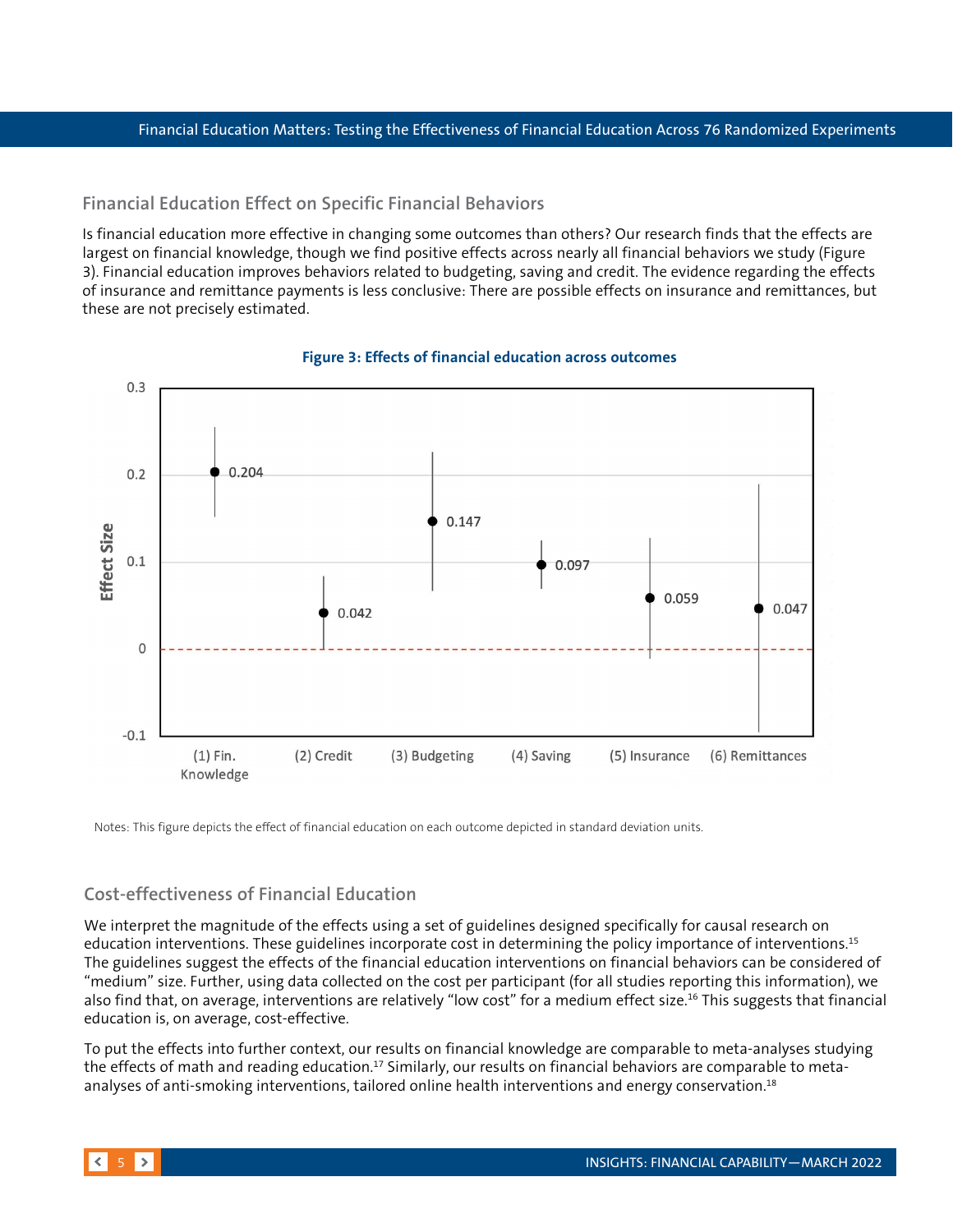#### <span id="page-5-0"></span>**Longer-Term Effects of Financial Education**

We find no evidence to support or refute the decay of effects over time. We urge more researchers to estimate the long-run effects of educational interventions years after the education occurred.

### **Takeaways**

Our findings show that financial education, on average, improves financial knowledge and downstream financial behaviors. The interventions particularly improve financial knowledge, budgeting and savings behavior, with the improvements in financial knowledge of comparable size to those made in educational interventions in math and reading. Contrary to prior work, we find no clear evidence to support or deny that the effects of financial education diminish over time, and a research need persists for more studies that examine the longer-term impact of financial education interventions.

While the findings do not suggest that all financial education initiatives produce similar results, they provide robust evidence that financial education, on average, is a cost-effective method of increasing financial knowledge and improving financial behaviors. These insights are critical to a broad range of stakeholders tasked with improving people's financial capability amidst an increasingly complex financial world. At the same time, we caution readers that the vast variability in study design means that not all programs are effective. Further, as policymakers and practitioners continue to create innovative financial education programs, researchers must evaluate their effectiveness to inform best practices.

Several avenues remain critical for future research. First, continued research examining which programs can produce the greatest benefits at minimum costs—or at scale—is important for helping policymakers design policies that assist individuals worldwide in achieving financial wellbeing. Second, more research should investigate which types of programs are most effective for vulnerable and financially constrained populations. Third, while we show that financial education can improve average outcomes, we acknowledge that systemic barriers to access and distortions in the financial system exist. Thus, additional research is needed to understand how lifting barriers can complement financial education efforts.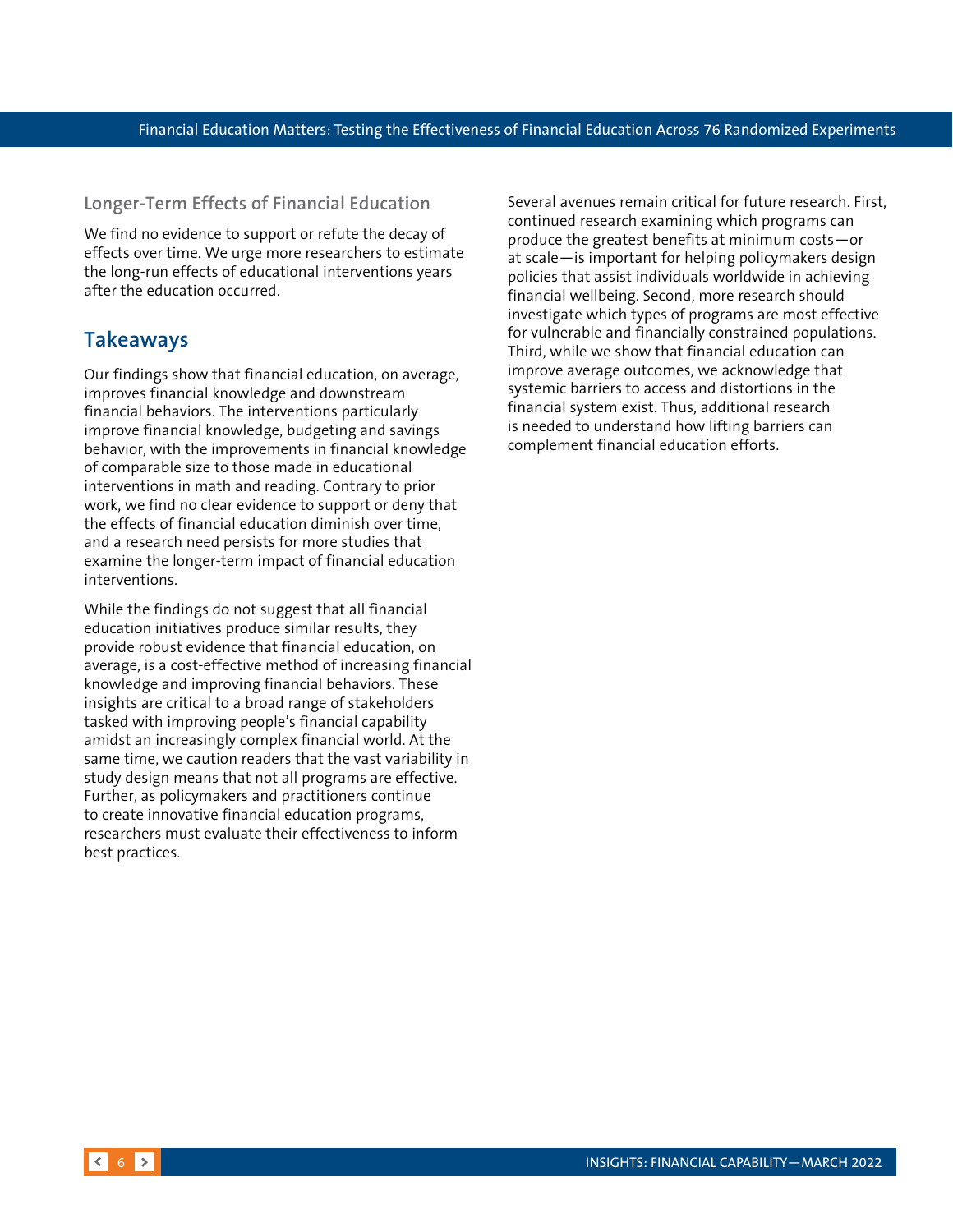### <span id="page-6-0"></span>**Acknowledgement**

All results, interpretations and conclusions expressed are those of the research team alone, and do not necessarily represent the views of the National Endowment for Financial Education (NEFE) or the FINRA Investor Education Foundation or any of its affiliated companies.

The authors would like to thank Donna Hemans for editing the brief and Shari Crawford and Elizabeth Kessler for designing it.

For access to the full report, please see one of the following outlets:

[Published JFE Paper](https://www.sciencedirect.com/science/article/pii/S0304405X21004281) [DIW Working Paper](https://www.diw.de/de/diw_01.c.785790.de/publikationen/diskussionspapiere/2020_1864/financial_education_affects_financial_knowledge_and_downstream_behaviors.html) [IZA Working Paper](https://www.iza.org/publications/dp/13178/financial-education-affects-financial-knowledge-and-downstream-behaviors) [NBER Working Paper](https://www.nber.org/papers/w27057) [GFLEC Working Paper](https://gflec.org/research-tag/financial-education-affects-financial-knowledge-and-downstream-behaviors/)

### **About the National Endowment for Financial Education**

The National Endowment for Financial Education (NEFE) champions effective financial education. NEFE is the independent, centralizing voice providing leadership, research and collaboration to advance financial well-being. As one of the first organizations to embark on the mission of wholly dedicating its efforts on improving the effectiveness of financial education, NEFE continues its legacy of strengthening action-oriented research agendas, mobilizing intermediaries, and creating better solutions for researchers, educators, practitioners and policymakers. For more information, visit [www.nefe.org.](http://www.nefe.org)

## **About the FINRA Investor Education Foundation**

The FINRA Investor Education Foundation supports innovative research and educational projects that give underserved Americans the knowledge, skills and tools to make sound financial decisions throughout life. For more information about FINRA Foundation initiatives, visit [www.finrafoundation.org](file:///C:\Users\K20537\AppData\Local\Microsoft\Windows\INetCache\Content.Outlook\QUNL22I2\www.finrafoundation.org).

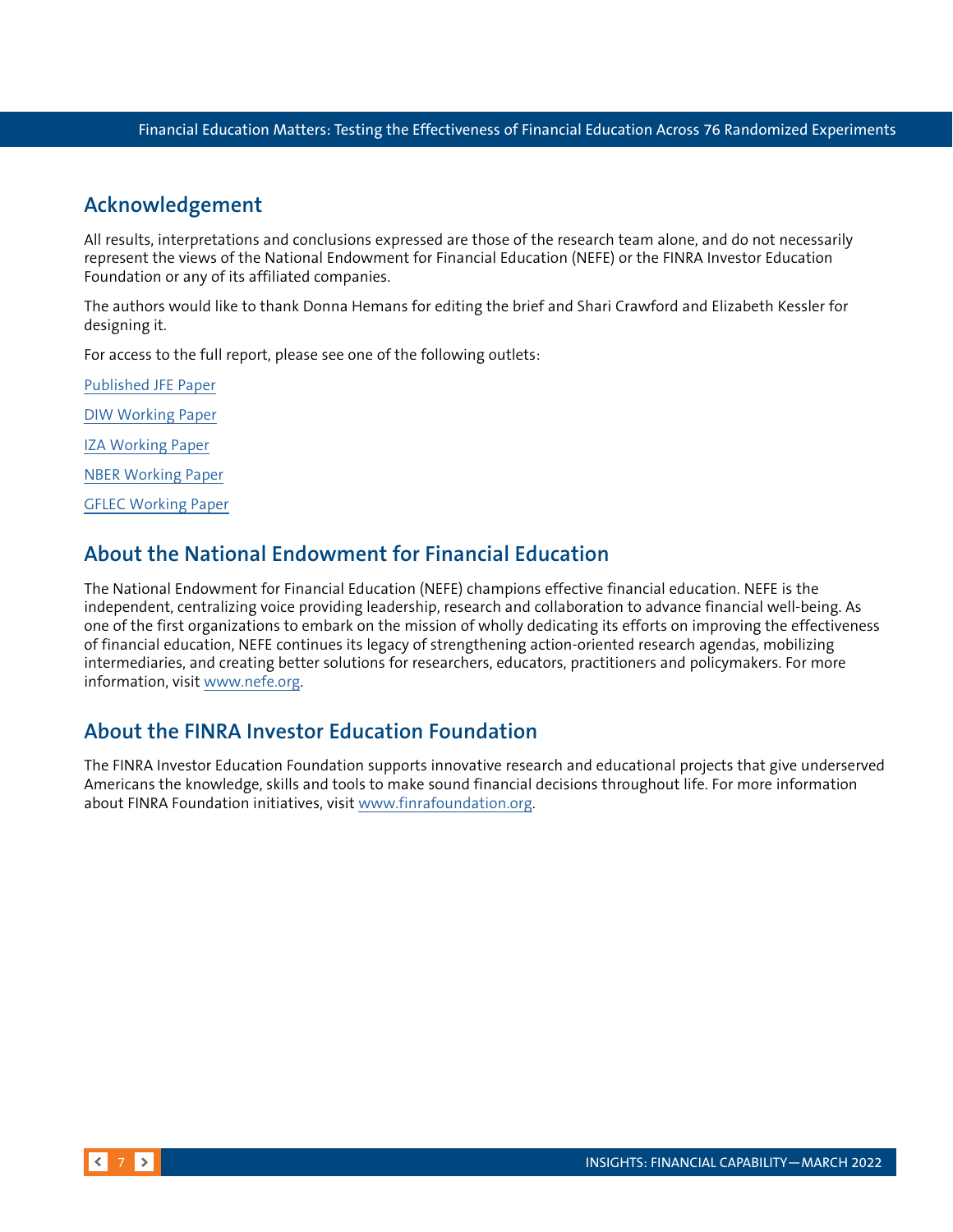# <span id="page-7-0"></span>**References**

Alan, S., and Ertac, S. (2018). Fostering patience in the classroom: Results from randomized educational intervention. *Journal of Political Economy, 126*(5): 1865–1911. <https://doi.org/10.1086/699007>

Berg, G., and Zia, B. (2017). Harnessing emotional connections to improve financial decisions. Evaluating the impact of financial education in mainstream media. *Journal of the European Economic Association, 15*(5), 1025–1055. <https://doi.org/10.1093/jeea/jvw021>

Boyer, M., d'Astous, P., and Michaud, P.C. (2020). *Tax-sheltered retirement accounts: Can financial education improve decisions?* (NBER Working Paper No. 26128) National Bureau of Economic Research. <https://www.nber.org/papers/w26128>

Bruhn, M., de Souza Leao, L., Legovini, A., Marchetti, R., and Zia, B. (2016). The impact of high school financial education: Evidence from a large-scale evaluation in Brazil. *American Economic Journal: Applied Economics, 8*(4), 256–295. <https://doi.org/10.1257/app.20150149>

Carpena, F., Cole, S., Shapiro, J., and Zia, B. (2017). The ABCs of financial education. Experimental evidence on attitudes, behavior, and cognitive biases. *Management Science, 65*(1), 346–369. <https://doi.org/10.1287/mnsc.2017.2819>

Cheung, A., and Slavin, R. (2016). How methodological features affect effect sizes in education. *Educational Researcher, 45*(5), 283–292. <https://doi.org/10.3102%2F0013189X16656615>

Choi, J.J., Laibson, D., and Madrian, B.C. (2010). Why does the law of one price fail? An experiment on index mutual funds. *Review of Financial Studies, 23*(4), 1405–1432. <https://doi.org/10.1093/rfs/hhp097>

Duflo, E., and Saez, E. (2003). The role of information and social interactions in retirement plan decisions: Evidence from a randomized experiment. *Quarterly Journal of Economics, 118*(3), 815–842. <https://doi.org/10.1162/00335530360698432>

Fernandes, D., Lynch Jr., J.G., and Netemeyer, R.G. (2014). Financial literacy, financial education, and downstream financial behaviors. *Management Science, 60*(8), 1861–1883. <https://doi.org/10.1287/mnsc.2013.1849>

Flory, J.A. (2018). Formal finance and informal safety nets of the poor: Evidence from a savings field experiment. *Journal of Development Economics, 135*, 517–533. <https://doi.org/10.1016/j.jdeveco.2018.07.015>

Frisancho, V. (2018). *The impact of school-based financial education on high school students and their teachers: Experimental evidence from Peru*. (Working Paper No. 871). Inter-American Development Bank. [https://publications.iadb.](https://publications.iadb.org/en/impact-school-based-financial-education-high-school-students-and-their-teachers-experimental) [org/en/impact-school-based-financial-education-high-school-students-and-their-teachers-experimental](https://publications.iadb.org/en/impact-school-based-financial-education-high-school-students-and-their-teachers-experimental)

Fryer, R.G. (2017). Chapter 2 - The production of human capital in developed countries: evidence from 196 randomized field experiments. *Handbook of Economic Field Experiments, 2*, 95–322. <https://doi.org/10.1016/bs.hefe.2016.08.006>

Gibson, J., McKenzie, D., and Zia, B. (2014). The impact of financial literacy training for migrants. *World Bank Economic Review, 28*(1), 130–161. <https://doi.org/10.1093/wber/lhs034>

Hill, C.J., Bloom, H.S., Black, A.R., and Lipsey, M.W. (2008). Empirical benchmarks for interpreting effect sizes in research. *Child Development Perspectives, 2*(3), 172–177. <https://doi.org/10.1111/j.1750-8606.2008.00061.x>

Hinojosa, T., Miller, S., Swanlund, A., Hallberg, K., Brown, M., and O'Brien, B. (2010). The impact of The Stock Market Game on financial literacy and mathematics achievement. Results from a national randomized controlled trial. (ED513109). ERIC. <https://files.eric.ed.gov/fulltext/ED513109.pdf>

Hill, C.J., Bloom, H.S., Black, A.R., and Lipsey, M.W. (2008). Empirical benchmarks for interpreting effect sizes in research. *Child Development Perspectives, 2*(3), 172–177. <https://doi.org/10.1111/j.1750-8606.2008.00061.x>